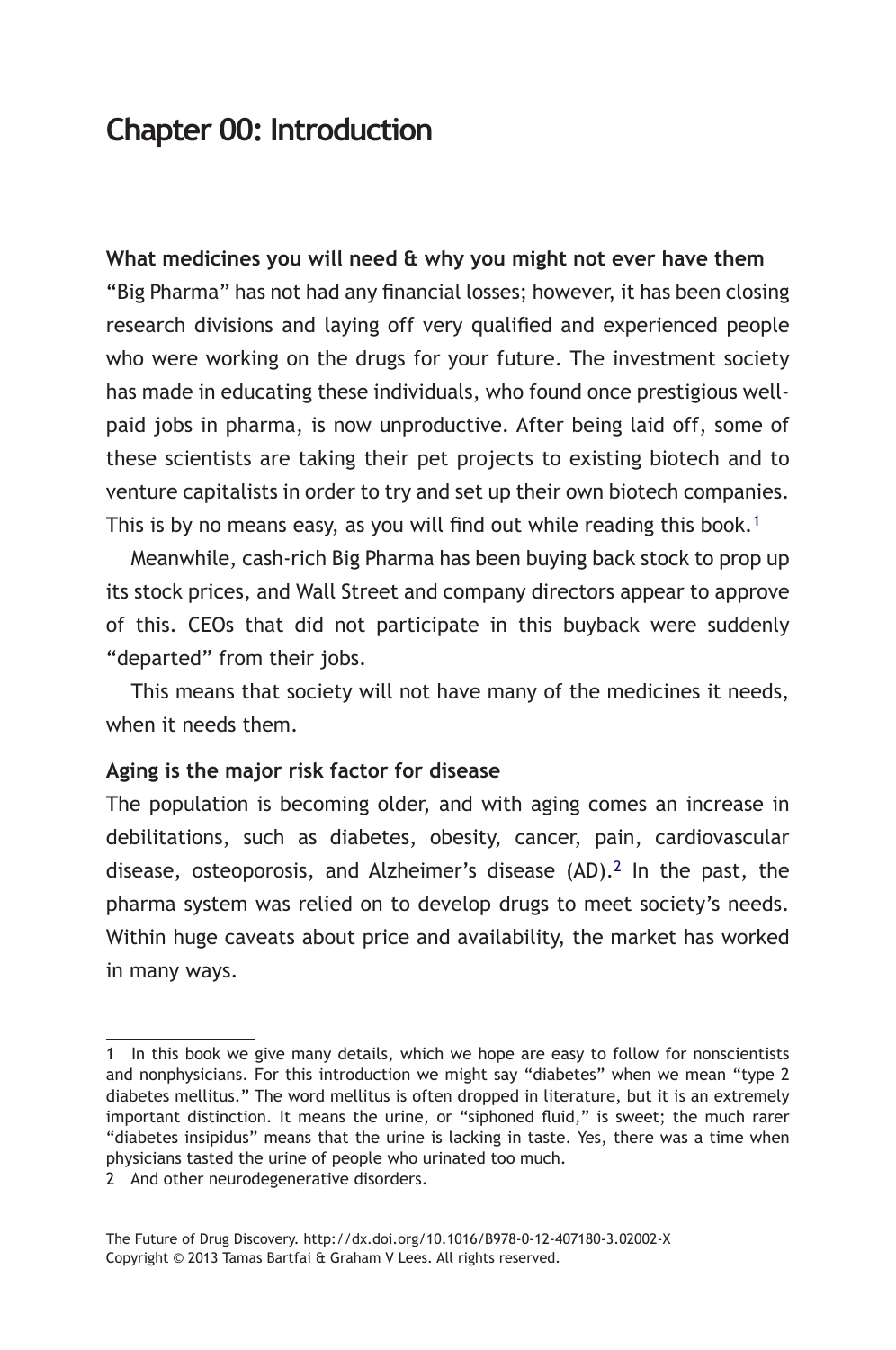Pharma and biotech are still working on many diseases, but they have given up on too many of them because they are deemed too difficult. Of those listed previously, pharma is investing quite reasonably by pursuing better medicines for cardiovascular disease and osteoporosis; collectively, it is probably spending enough.

It is spending more and working most avidly on cancer and diabetes, with or without obesity. It is also working diligently on some so-called orphan or rare diseases that have relatively few sufferers.

The difficulty with cancer drug development is that many of the drugs make people feel sicker and only extend life by a few months. The new drugs are also very expensive. Despite this, treatment options have improved a great deal in the developed world. Now, obesity drug candidates have been failing because they seem to make patients feel suicidal. Diabetes drugs are proving to be profitable to pharma. One fairly new class of medicines has produced three approved drugs against diabetes in the last 6 years and we have identified 34 other candidates trying to compete with these three. Imagine the amount of money spent developing 34 drugs. If they all worked and were approved, the total investment could be easily \$30–60 billion. Unless one of them is an oral pill that can be administered once per week, there will be no "market access.["3](#page-0-0) The existing drugs will be too good and too similar. These 34 drugs target one and the same receptor. There are 30 targets known for diabetes, and there are over 300 diabetes projects. If these are to reach approval, then with each drug costing an estimated \$870 million in "out of pocket" expenses and \$1.8 billion including capitalized costs, this would total more than \$270–550 billion. This money is not being spent on innovative new drugs, but mostly on so-called "me–toos.["4](#page-0-0) Of course, this money will not all be spent because between 90 and 99% of drug-development projects fail or

<sup>3</sup> Market access is one of the newish terms used by pharma consultants to describe the phenomenon that an approved drug will not necessarily become a prescribed, used, profitable drug if it is number 5–15 in its class.

<sup>4</sup> Me–toos are drugs that are similar in structure and mechanisms of action to already available drugs, usually from competitors.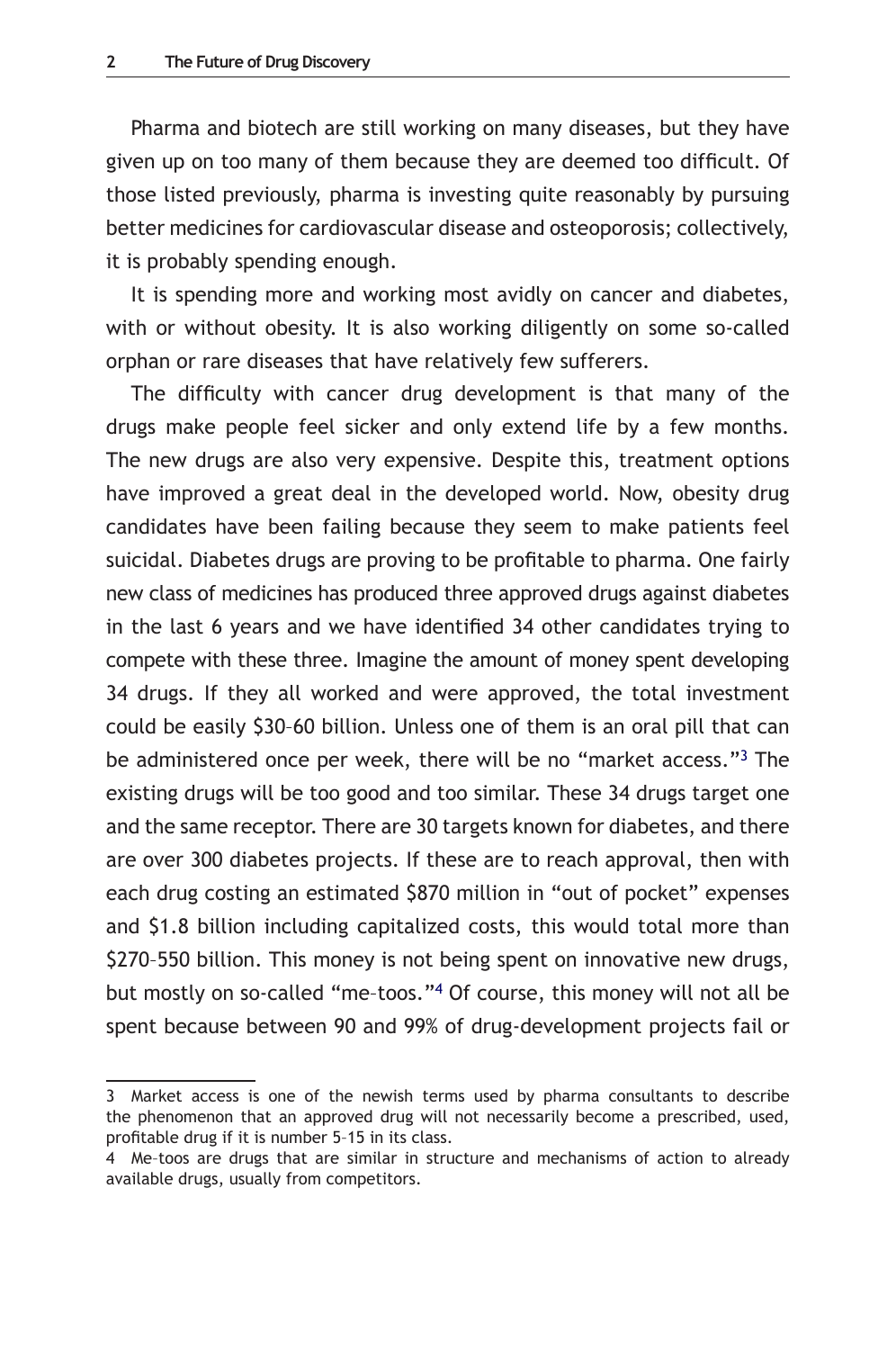are dropped. Many are dropped because a competitor dropped a similar drug, targeting the same target, while others are found to be unsafe or not efficacious.

The remaining two age-related diseases on the list, pain and AD, are hardly being worked on at all. Another newly neglected, in terms of drug development, disease is schizophrenia, which can affect someone from age 20 onward and is arguably more debilitating to the individual than AD. Still, there are many more diseases that should be addressed.

## **Painful truth & AD**

Some companies are working on inflammatory pain, which brought the very efficacious and perceived as very safe Vioxx and Celebrex to market. Vioxx has been subject to many lawsuits since it was found to contribute to cardiovascular incidents that accelerated death in some patients. Merck, which developed the drug, was, in some aspects, allegedly found guilty of being economical with the truth. Pfizer, which developed Celebrex, has now been found by inference<sup>[5](#page-0-0)</sup> to have lied to the FDA $6$  about its heart attack  $data.<sup>7</sup>$  The irony-if something can be called ironic when patients have died—is that both drugs are probably safe provided they are given to the right patients and they take them at the right dose. The proper selection of patients for clinical trials and treatment is strongly featured in this book.

The type of pain we are referring to is resistant to morphine, which is still the best pain killer known, despite being around for 5,000 years. Drug-development programs for this "neuropathic pain" have been largely abandoned by pharma.

AD is predicted to become an epidemic. Already more people suffer from it than have HIV/AIDS. As more and more people become older, the

<sup>5</sup> We are not qualified to interpret legal data directly, but the payment of a "fine" could be said to imply compliance or agreement with the accusation or simply represent a concession that the case was not worth fighting. We are not stating any opinion about any drug company being found "guilty," even if reportedly found guilty by any judicial system.

<sup>6</sup> The U.S. Food & Drug Administration, which oversees safety and, to a somewhat lesser extent, efficacy of both new and existing drugs.

<sup>7</sup> See also Chapter 03.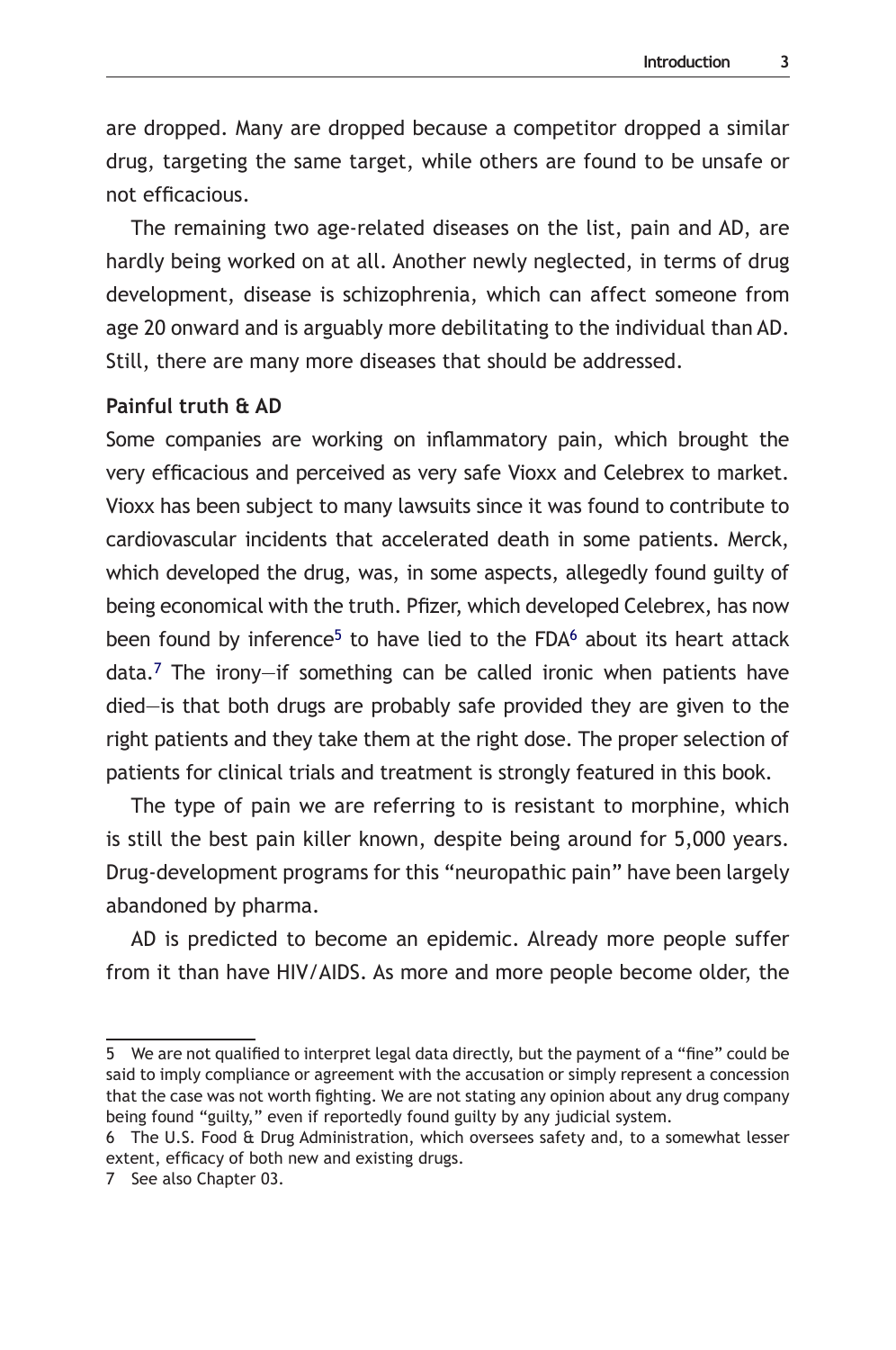number of victims is likely to soar, with half of those over 85 having it. This will place a great strain on families and healthcare services, and both their budgets. Families make sacrifices that often mean their contribution to the economy is reduced. Full-time care for individuals requires at least three staff members working 8-hour shifts. It will be a strain on the healthcare system; it is not a sector of the workforce that should be growing so significantly. AD will claim the lives of 10 million baby boomers in the next few decades.

George Vradenburg, co-founder and chairman of USAgainstAlzheimer's (USA2), makes compelling arguments. His estimates are that the United States is only spending \$400 million on research on the disease, yet is spending \$200 billion on care, which he compared to Jonas Salk deciding to invest in leg braces for polio patients instead of looking for a vaccine. The projected cost of care by 2050 would be \$1 trillion. Research spending is insignificant compared with the cost burden. We agree with his estimate that at least \$2 billion in annual research on the disease is needed.

Pharma still has some clinical trials running, but the prospect of finding a drug that slows AD progression significantly appears slim. Today, in the face of failing trials, pharma is closing AD drug-development programs because they are too expensive and take too long.

It is common to blame pharma. They are accused of many falsehoods, but it is not all pharma's fault. They have explored the main lead that science has given them, and it does not appear to be working. Some candidate AD drugs have reduced amyloid deposits in the brains of mouse models and improved or even reversed cognitive decline, but while they may decrease the amyloid load in AD patients they have little or no effect on cognitive abilities. Science is not providing enough drug targets; more research investment needs to be encouraged and, actually, demanded if we are to combat AD.

Governments, notably the U.S. government through the National Institutes of Health (NIH), have backed research initiatives in the past. For example, the more than 40-year investment costing many billions of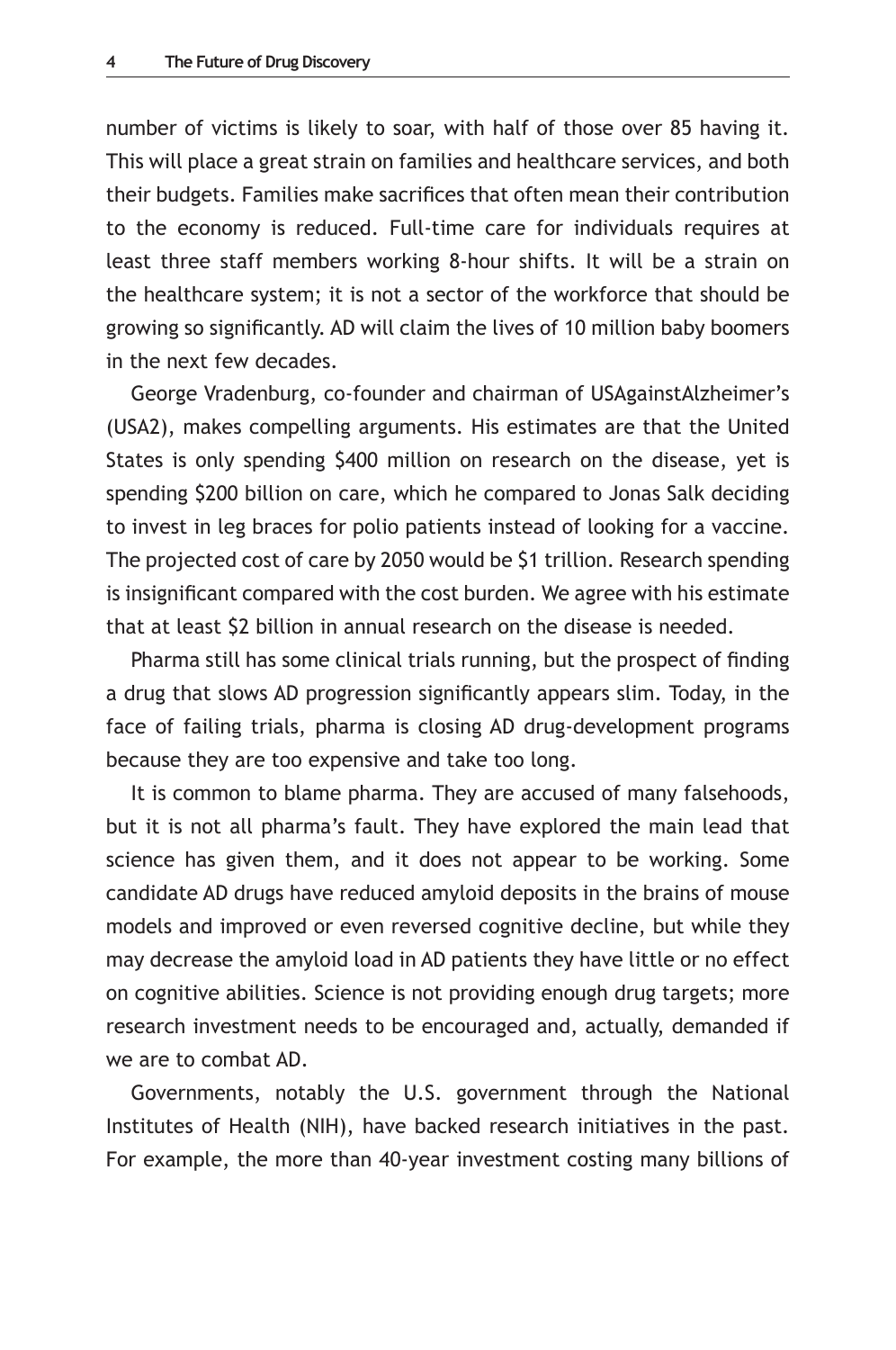dollars is now bearing fruit in the fight against cancer and many effective drugs have been approved. The massive, compared to AD, annual research budget of \$3 billion for HIV/AIDS, has brought extraordinary progress; a fatal disease has turned into a manageable chronic illness in a period of 25 years. The force of nongovernmental organizations and lobbyists has made sure it is not only the rich who are being treated.

AD is especially difficult, which is exactly why society should be looking for a preventative therapy for which familial AD has the best chance of revealing an effective therapy. Recent events including the start of a trial on familial AD, backed with government dollars, in Colombia vindicate our thesis: the model of drug discovery needs correction and adaptation. Drugs important for society need to be vigorously pursued; government needs to accelerate funding of research more purposefully and be involved in financing drug discovery trials, not just in post-marketing trials for safety. Pharma needs to be encouraged, if not actually coerced, into pursuing society's needs, and must select patients much more carefully.

Society, government, and pharma have to work together for common goals, but the new trial developed to delay the onset of AD in a family (a third of whose members are likely to develop AD at the age of 45) is using two drugs against the same target. The basis of the model is good, but if the trial does not work, the model must be preserved for other drug candidates using other mechanisms of action from other companies. Trying to prevent AD is much more hopeful than trying to reverse it. But a preventative drug, even for an ultimately fatal disease, has to be very clean with only minor side effects.

### **More government action required**

The familial AD trial is scheduled to last 10 years. The drug has already been around since 2006. If the patent is not extended it may expire ∼3 years after approval. Competition would probably appear in less than 3 years. Patent extension is possible, but why make it a legal argument? Why not simply extend the patent based upon approvals? While many citizens and healthcare commentators and practitioners like it when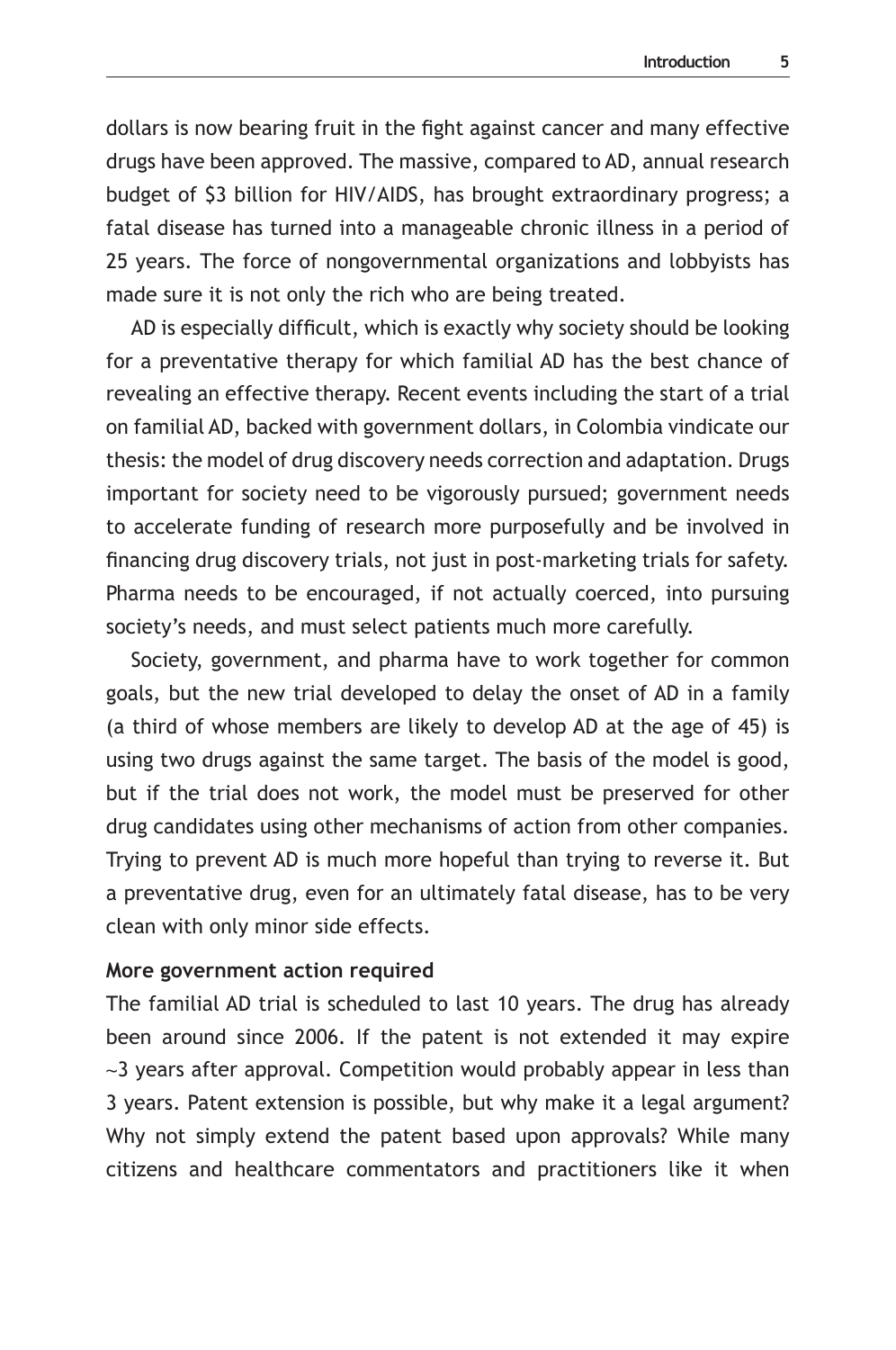a patent expires and generics appear, society cannot expect pharma companies to invest heavily over a long period without any chance of recuperating their investments. Short patent life spans mean higher prices.

Another effective erosion against exclusivity during the life of a drug's patent comes from off-label use of another drug approved for another condition. A company can be effectively scooped by a drug not actually approved for the condition in question.

"Fiddling" with patent law, while at the same time making it simpler, is not the only incentive that can be used to entice pharma into not abandoning whole research areas. Anything that is projected to reach epidemic proportions should be granted the same privileges as those given to orphan or rare diseases, for example, tax breaks.

If a foreign force was planning to wipe out 10 million baby boomers, no expense would be spared. AD research and drug development need the kind of lobbying practiced by the defense contractors and the HIV/AIDS activists.

## **The decisiveness & divisiveness of market access**

Pharma is not wholly to blame; the people in *control* of pharma are wholly to blame. The "lesion of the status quo" currently becoming infected is caused directly because pharma is turning its back on its traditional role of providing drugs for society's needs.

Pharma is completely under the control of finance and marketers. Business is dictating its path. The investors and gurus of Wall Street want to return to pharma's traditional double-digit growth, but it is not going to happen. Wall Street needs to curb its ambitions and marvel at the future inventiveness of pharma to carve out a more modest profit from its science-determined future.

Doctors and scientists used to run pharma. A scientific discovery would, with pharma's expertise, turn into a needed and safe drug. Business mentality has turned the industry on its head. MBAs, economists, financiers, and "marketers" are deciding what to spend money on. It does not matter how good a drug candidate might be, it will be scrapped if marketers decide that the drug will not have sufficient market access.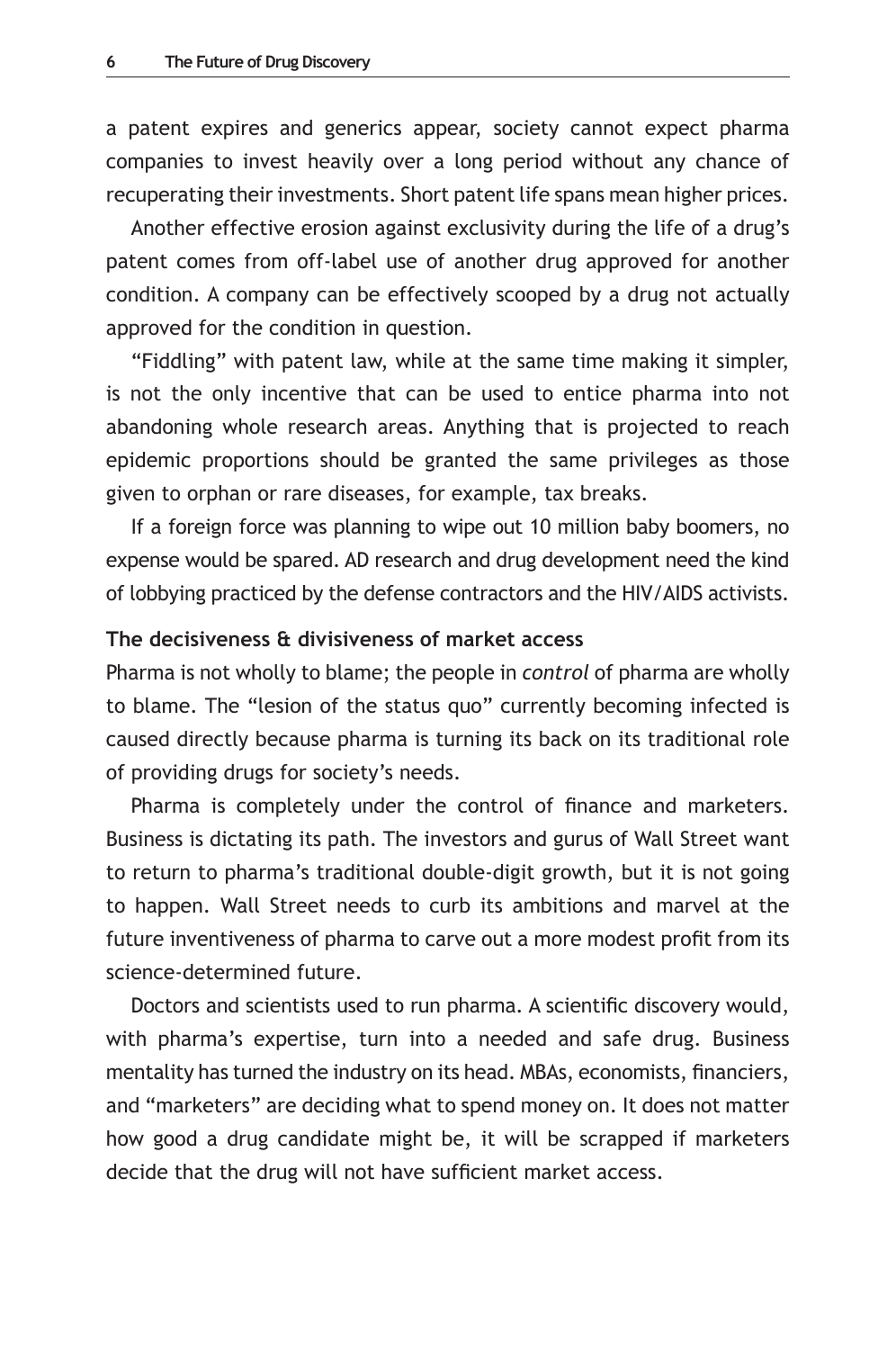When whole programs are scrapped, which is now the situation we find ourselves in, the intellectual core of the company is lost. Legendary scientists who discovered drugs that earned companies billions over many years are unceremoniously let go.

It is time society decided that decisions should be made by people who care about society and are qualified to make them.

#### **Government can change the future**

Government has always been involved in the business of drug discovery. In the United States and probably in the rest of the world, both political parties support the basic research budget and it has often increased when others were cut. Possibly uniquely, in the United States the government often gives more money to health research than is requested by the NIH. Of course, the two sides of the house may be giving money for different reasons, but they recognize the value of the research both for citizens and for companies.

However, if the NIH really wants to become seriously involved in drug development from discovery of mechanisms through drug candidate design to clinical trials, then it really needs to ask for much more. Scientists in academia do not seem to appreciate how much it really costs to develop a drug. The NIH needs to ask for more and the U.S. government needs to give it in order to fund its National Center for Advancing Translational Sciences (NCATS) initiative. Perhaps the NIH should hire a significant portion of the recently laid off R&D scientists who have immediate and current experience in pharma.

In the past decades, government has already paid for extremely costly but important clinical trials to determine the efficacy and safety of drugs and therapies. These long-term studies involving many thousands of patients are simply not affordable for drug companies. It may also be against their interests. It would definitely take government intervention to compare two or more new drugs in parallel in a single large trial.

In Europe, governments, which through their national healthcare programs pay for most of the drugs prescribed, are beginning to insist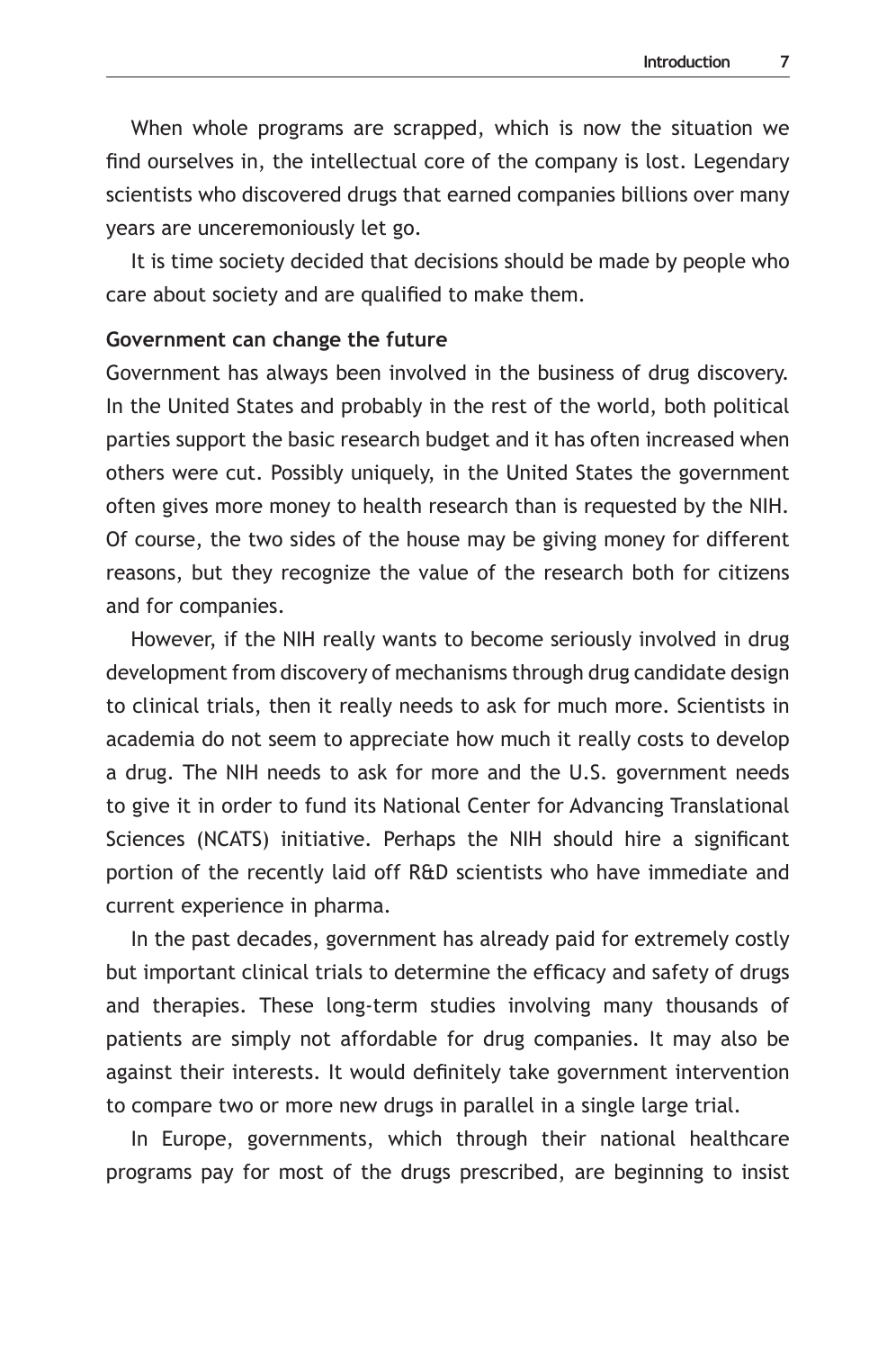via their regulatory bodies to approve drugs only if they are superior or more cost-effective. In other words, if a new drug is being considered for approval, then it would have to be superior to charge a superior price. This must be a good development. It should, at the same time, encourage better drug development, or at least lower prices for me–toos, and encourage "first in class" innovations instead of me–toos.

Government involvement in drug development may also serve to make drugs available at more reasonable prices. This has been done before.

#### **Not all is doom & gloom**

Along with the good news of a trial by Genentech on familial AD, Novartis has recently embarked on a clinical trial, involving 17,200 patients over 4 years, to show that one of its drugs, $8$  already used in other conditions, will exhibit cardiovascular protection. The gamble is brave, but quite rational. The drug is only currently approved for a spectrum of autoinflammatory diseases including the intriguingly monikered Muckle–Wells syndrome.<sup>[9](#page-0-0)</sup> If Novartis is able to show cardiovascular protection, then the drug will go from near orphan status to mega-market. It is also brave because even if successful, it would need some extension of patent time to make it worthwhile.

Meanwhile, Novartis too is cutting research and laying off highly trained successful drug developers.

#### **What can society do?**

We hope this book gives the background and foreground for what the problem is and what the solutions are for developing cost-effective drugs. A major issue being debated here is that if Wall Street and financial considerations are the sole determinants of which medicines pharma chooses to develop, without taking into prime consideration society's needs, then society, including governments, investors, and pharma

<sup>8</sup> canakinumab (Ilaris).

<sup>9</sup> Named after Thomas James Muckle and Michael Vernon Wells, who described it in 1962. It is an autosomal dominant disease that causes sensorineural deafness, recurrent hives, fever, chills, and painful joints.